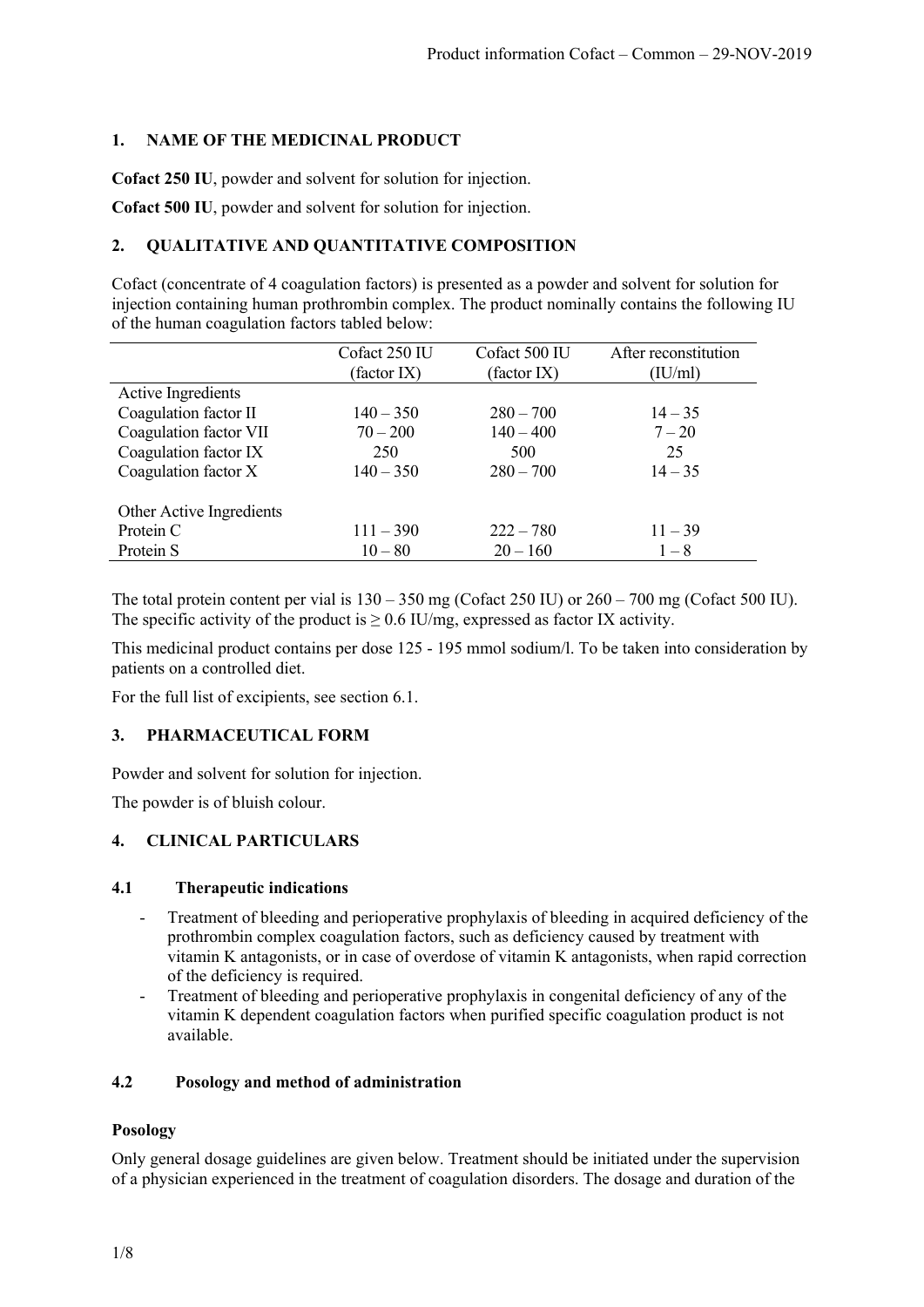substitution therapy depend on the severity of the disorder, on the location and extent of bleeding and on the patient's clinical condition.

The amount and the frequency of administration should be calculated on an individual patient basis. Dosage intervals must be adapted to the different circulating half-life of the different coagulation factors in the prothrombin complex (see section 5.2). Individual dosage requirements can only be identified on the basis of regular determinations of the individual plasma levels of the coagulation factors on interest, or on global tests of the prothrombin complex levels (prothrombin time, INR), and continuous monitoring of the clinical condition of the patient.

In case of major surgical interventions precise monitoring of the substitution therapy by means of coagulation assays is essential (specific coagulation factor assays and/or global tests for prothrombin complex levels).

#### **Bleeding and perioperative prophylaxis of bleeding during vitamin K antagonist treatment:**

The dose will depend on the INR before treatment, the targeted INR and body weight. In the following tables approximate doses required for correction of INR at different initial INR levels are given.

The dose tables represent general dosage guidelines only which cannot replace the individual assessment of dose for every single patient and a close monitoring of INR and other coagulation parameters during therapy.

| <b>Initial</b><br>INR<br><b>Body</b> | 7.5 | 5.9 | 4.8 | 4.2 | 3.6 | 3.3 | 3.0 | 2.8 | 2.6 | 2.5 | 2.3                       | 2.2 |
|--------------------------------------|-----|-----|-----|-----|-----|-----|-----|-----|-----|-----|---------------------------|-----|
| weight                               |     |     |     |     |     |     |     |     |     |     |                           |     |
| 50 kg                                | 40  | 40  | 40  | 30  | 30  | 30  | 20  | 20  | Χ   | Χ   | X                         | Х   |
| 60 kg                                | 50  | 50  | 40  | 40  | 30  | 30  | 30  | 20  | X   | Χ   | $\boldsymbol{\mathrm{X}}$ | X   |
| 70 kg                                | 60  | 50  | 50  | 50  | 40  | 40  | 30  | 30  | Χ   | Χ   | X                         | Х   |
| 80 kg                                | 60  | 60  | 60  | 50  | 50  | 40  | 40  | 30  | Χ   | Χ   | X                         | X   |
| 90 kg                                | 60  | 60  | 60  | 60  | 50  | 50  | 40  | 30  | X   | X   | X                         | X   |
| 100 kg                               | 60  | 60  | 60  | 60  | 60  | 50  | 40  | 40  | Χ   | Χ   | X                         | X   |

#### **Recommended dosages of Cofact in ml to achieve a Target INR ≤ 2.1**

Recommended dosages of Cofact in ml to achieve a Target  $INR \leq 1.5$ 

| <i><u><b>Initial</b></u></i><br>INR<br><b>Body</b><br>weight | 7.5 | 5.9 | 4.8 | 4.2 | 3.6 | 3.3 | 3.0 | 2.8 | 2.6 | 2.5 | 2.3 | 2.2 |
|--------------------------------------------------------------|-----|-----|-----|-----|-----|-----|-----|-----|-----|-----|-----|-----|
| 50 kg                                                        | 60  | 60  | 60  | 50  | 50  | 50  | 40  | 40  | 30  | 30  | 30  | 30  |
| 60 kg                                                        | 80  | 70  | 70  | 60  | 60  | 60  | 50  | 50  | 40  | 40  | 40  | 30  |
| 70 kg                                                        | 90  | 80  | 80  | 70  | 70  | 70  | 60  | 60  | 50  | 40  | 40  | 40  |
| 80 kg                                                        | 100 | 100 | 90  | 90  | 90  | 80  | 80  | 70  | 60  | 50  | 50  | 40  |
| $90 \text{ kg}$                                              | 100 | 100 | 100 | 90  | 90  | 90  | 80  | 80  | 70  | 60  | 50  | 40  |
| 100 kg                                                       | 100 | 100 | 100 | 100 | 100 | 90  | 90  | 80  | 70  | 70  | 60  | 50  |

The dosages are calculated based on the factor IX concentration in Cofact, because of its relatively short half-life and low yield after infusion in comparison with the other coagulation factors in PCC. It is assumed that a mean plasma concentration of factor IX  $\geq$  30% is sufficient to attain an INR of  $\leq$  2.1 and  $\geq$  60% to attain an INR of  $\leq 1.5$ . Calculated amounts are rounded off on multiples of 10 ml and an upper limit of 60 or 100 ml in total was set (see tables above). The target INR values are recommended by the Federation of Dutch Thrombosis Services and are of the same order as English and German recommendations.

The correction of the vitamin K antagonist induced impairment of haemostasis persists for approximately 6-8 hours. However, the effects of vitamin K, if administered simultaneously, are usually achieved within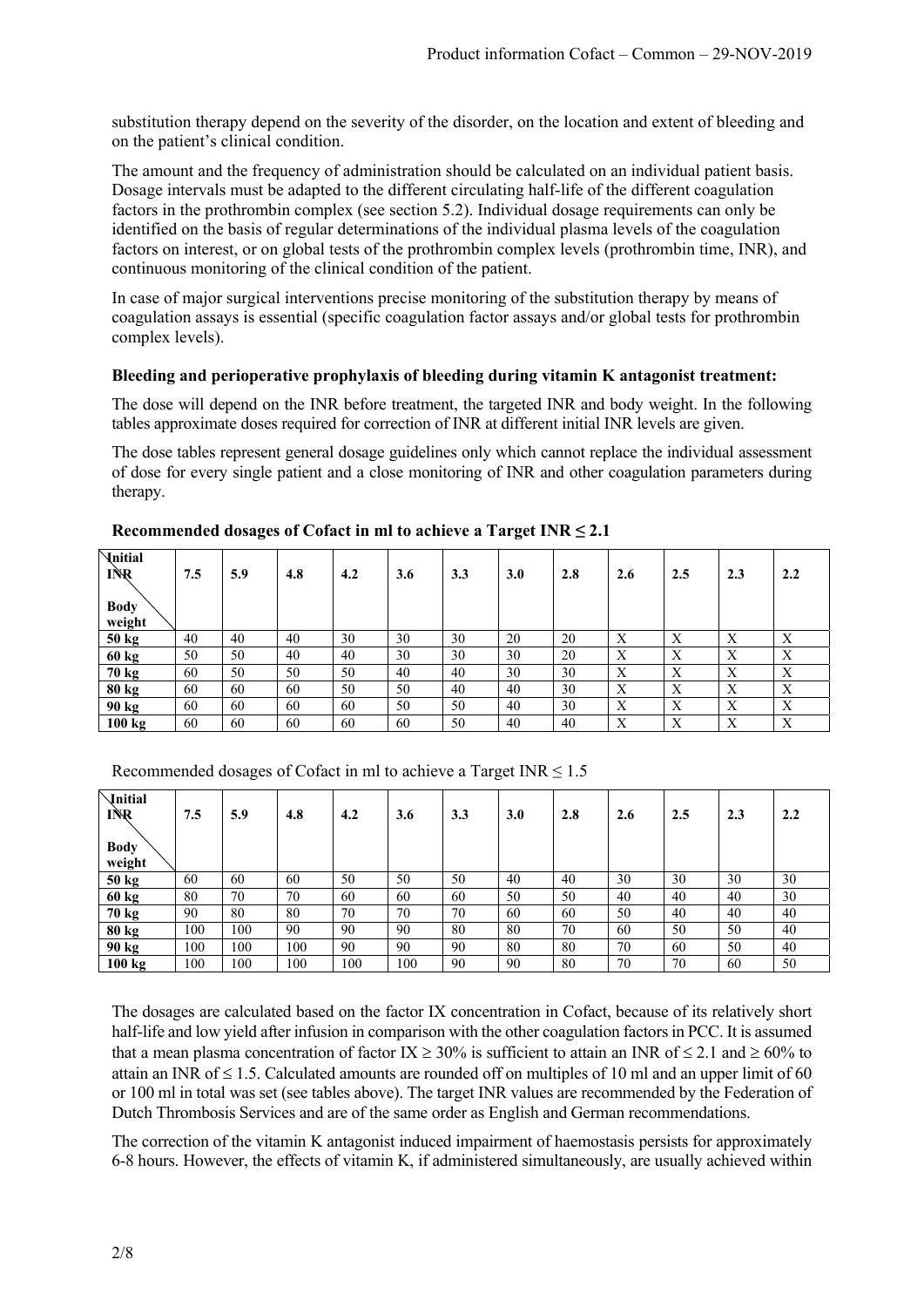4-6 hours. Thus, repeated treatment with human prothrombin complex is not usually required when vitamin K has been administered.

As these recommendations are empirical and recovery and the duration of effect may vary, monitoring of INR during treatment is mandatory.

#### **Bleeding and perioperative prophylaxis in congenital deficiency of any of the vitamin K dependent coagulation factors when specific coagulation factor product is not available:**

The calculated required dosage for treatment is based on the empirical finding that approximately 1 IU of factor VII or factor IX per kg body weight raises the plasma factor VII or IX activity, respectively, by 0.01 IU/ml, 1 IU of factor II or X per kg body weight raises the plasma factor II or X activity by 0.02 and 0.017 IU/ml, respectively.

The dose of a specific factor administered is expressed in International Units (IU), which are related to the current WHO standard for each factor. The activity in plasma of a specific coagulation factor is expressed either as a percentage (relative to normal plasma) or in International Units (relative to the international standard for the specific coagulation factor).

One International Unit (IU) of a coagulation factor activity is equivalent to the quantity in one ml of normal human plasma.

For example, the calculation of the required dosage of factor X is based on the empirical finding that 1 International Unit (IU) of factor X per kg body weight raises the plasma factor X activity by 0.017 IU/ml. The required dosage is determined using the following formula:

## **Required units = body weight (kg) x desired factor X rise (IU/ml) x 60**

Where 60 (ml/kg) is the reciprocal of the estimated recovery.

### **Method of administration**

For instructions on reconstitution of the medicinal product before administration, see section 6.6. Cofact should be administered intravenously.

It is recommended to administer the reconstituted product at a rate of approximately 2 ml per minute.

## **4.3 Contraindications**

Hypersensitivity to the active substances or to any of the excipients listed in section 6.1.

## **4.4 Special warnings and precautions for use**

The advice of a specialist experienced in the management of coagulation disorders should be sought.

In patients with acquired deficiency of the vitamin K dependent coagulation factors (e.g. as induced by treatment of vitamin K antagonists), Cofact should only be used when rapid correction of the prothrombin complex levels is necessary, such as major bleeding or emergency surgery. In other cases, reduction of the dose of the vitamin K antagonist and/or administration of vitamin K is usually sufficient.

Patients receiving vitamin K antagonists may have an underlying hypercoaguable state and infusion of human prothrombin complex may exacerbate this.

In congenital deficiency of any of the vitamin K dependent factors, specific coagulation factor product should be used when available.

If allergic or anaphylactic-type reactions occur, the injection/infusion should be stopped immediately. In case of shock, standard medical treatment for shock should be implemented.

Standard measures to prevent infections resulting from the use of medicinal products prepared from human blood or plasma include selection of donors, screening of individual donations and plasma pools for specific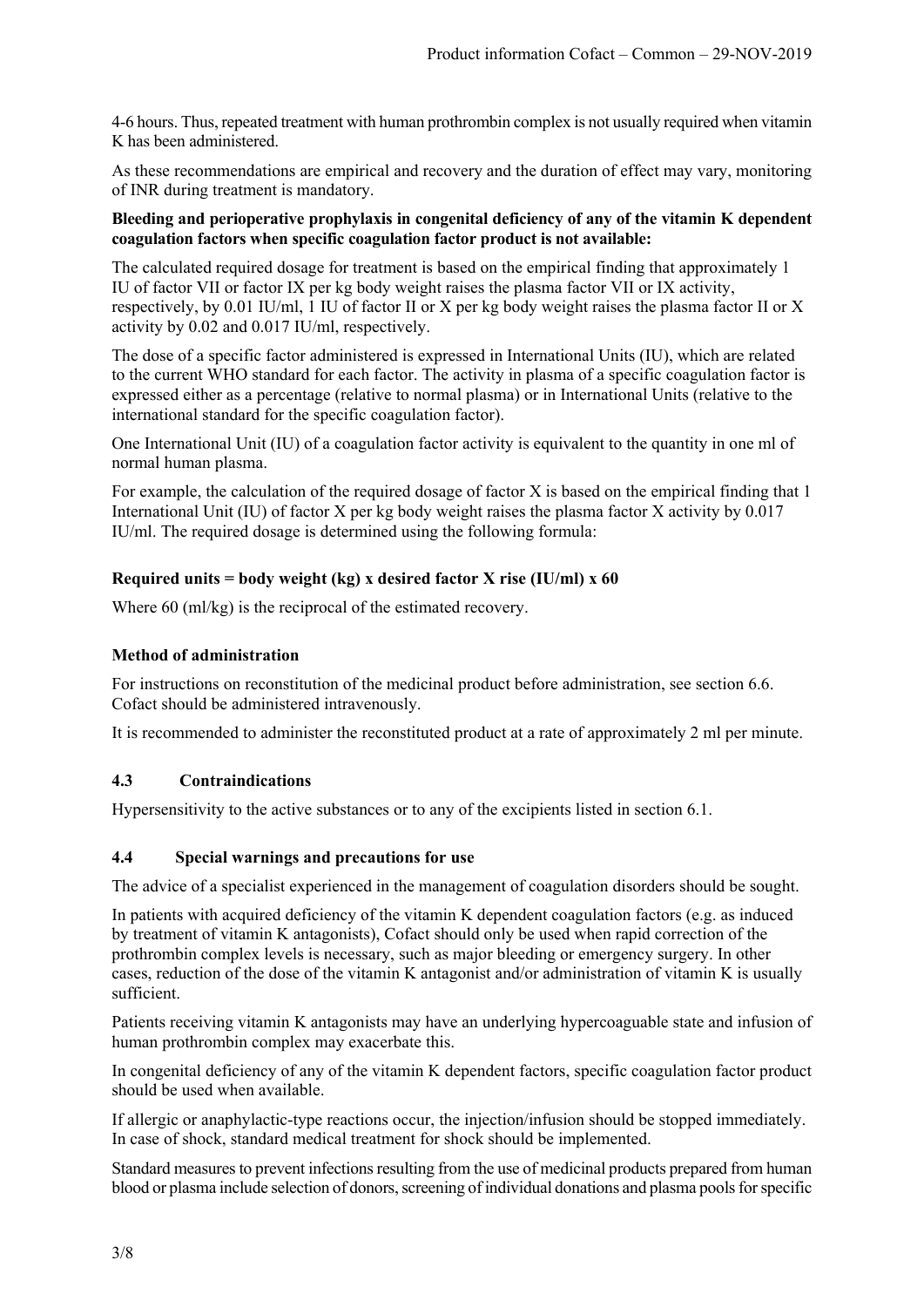markers of infection and the inclusion of effective manufacturing steps for the inactivation/removal of viruses. Despite this, when medicinal products prepared from human blood or plasma are administered, the possibility of transmitting infective agents cannot be totally excluded. This also applies to unknown or emerging viruses and other pathogens.

The measures taken are considered effective for enveloped viruses such as HIV, HBV, HCV and for non-enveloped virus HAV. The measures taken may be of limited value against other non-enveloped viruses such as Parvovirus B19. Parvovirus B19 infection may be serious for pregnant women (fetal infection) and for individuals with immunodeficiency or increased erythropoiesis (e.g. haemolytic anaemia).

Appropriate vaccination (hepatits A and B) should be considered for patients in regular/repeated receipt of human plasma-derived prothrombin complex products.

It is strongly recommended that every time that Cofact is administered to a patient, the name and batch number of the product are recorded in order to maintain a link between the patient and the batch of the product.

There is a risk of thrombosis or disseminated intravascular coagulation when patients, with either congenital or acquired deficiency are treated with human prothrombin complex particularly with repeated dosing. The risk may be higher in treatment of isolated factor VII deficiency, since the other vitamin K dependent coagulation factors, with longer half-lives, may accumulate to levels considerably higher than normal.

Patients given human prothrombin complex should be observed closely for signs or symptoms of intravascular coagulation or thrombosis. Because of the risk of thrombo-embolic complications, close monitoring should be exercised when administering human prothrombin complex to patients with a history of coronary heart disease, to patients with liver disease, to per- or post-operative patients, to neonates or to patients at risk of thrombo-embolic events or disseminated intravascular coagulation. In each of these situations, the potential benefit of treatment should be weighed against the risks of these complications.

No data are available regarding the use of Cofact in case of perinatal bleeding due to vitamin K deficiency in the newborn.

## **4.5 Interactions with other medicinal products and other forms of interactions**

Human prothrombin complex products neutralise the effect of vitamin K antagonist treatment, but no interactions with other medicinal products are known.

#### **4.6 Fertility, pregnancy and lactation**

The safety of human prothrombin complex for use in human pregnancy and during lactation has not been established.

Animal studies are not suitable to assess the safety with respect to pregnancy, embryonal/foetal development, parturition or postnatal development. Therefore, human prothrombin complex should be used during pregnancy and lactation only if clearly indicated.

## **4.7 Effects on ability to drive and use machines**

No studies on the effects on the ability to drive and use machines have been performed.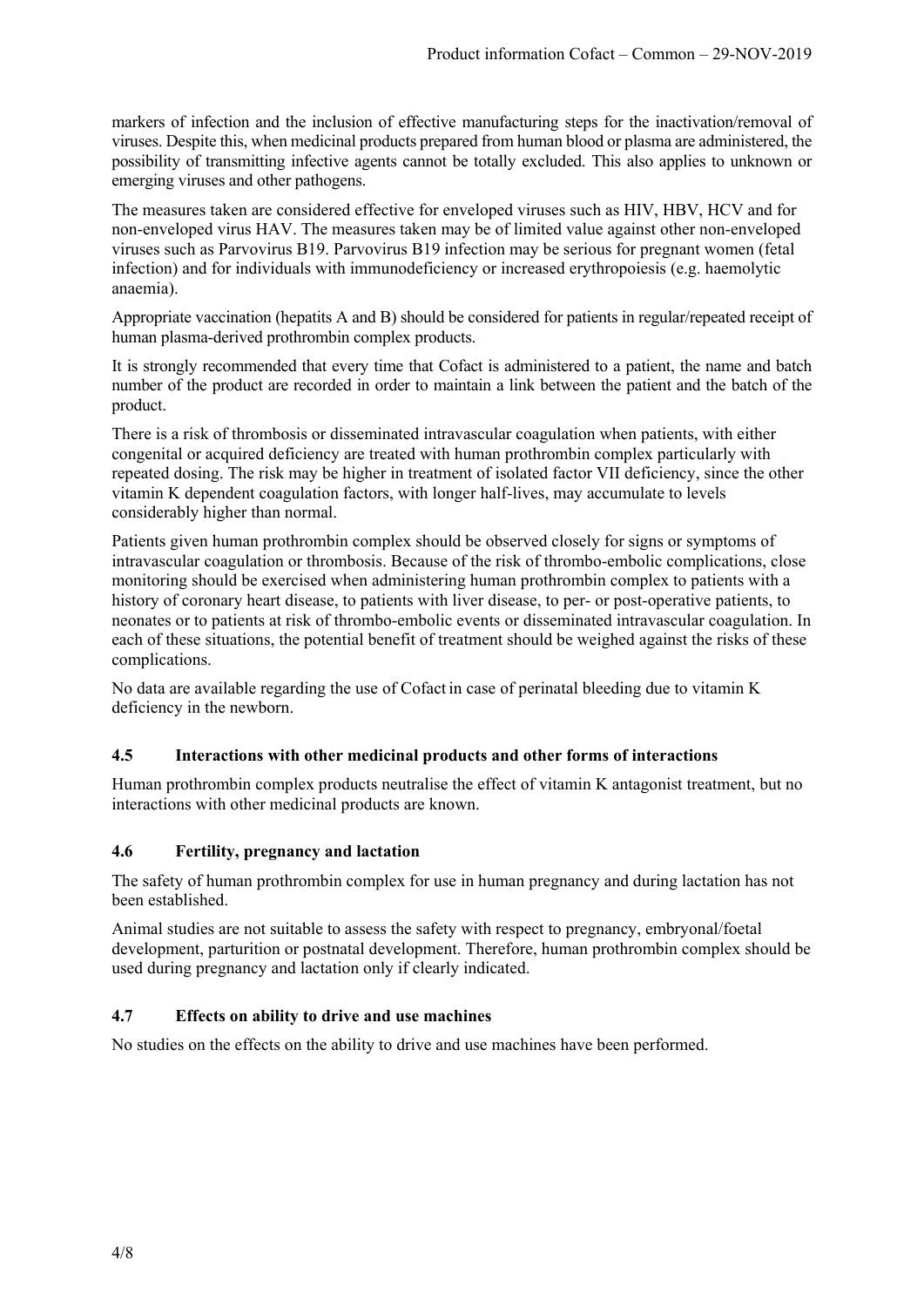# **4.8 Undesirable effects**

### *Immune system disorders:*

Replacement therapy may rarely lead to the formation of circulating antibodies inhibiting one or more of the human prothrombin complex factors. If such inhibition occurs, the condition will manifest itself as a poor clinical response.

Allergic or anaphylactic-type reactions have been very rarely observed.

### *General disorders and administration site conditions:*

Increase in body temperatures has not been observed.

### *Vascular disorders:*

There is a risk of thromboembolic episodes following the administration of human prothrombin complex (see section 4.4).

For safety with respect to transmissible agents, see 4.4.

### *Reporting of suspected adverse reactions*

Reporting suspected adverse reactions after authorisation of the medicinal product is important. It allows continued monitoring of the benefit/risk balance of the medicinal product. Healthcare professionals are asked to report any suspected adverse reactions via the Dutch Pharmacovigilance Center, Nederlands Bijwerkingen Centrum Lareb (Website: www.lareb.nl).

### **4.9 Overdose**

The use of high doses of human prothrombin complex products has been associated with instances of myocardial infarction, disseminated intravascular coagulation, venous thrombosis and pulmonary embolism. Therefore, in the case of overdose, the risk of development of thrombo-embolic complications or disseminated intravascular coagulation is enhanced.

## **5. PHARMACOLOGICAL PROPERTIES**

## **5.1 Pharmacodynamic properties**

Pharmacotherapeutic group: antihemorrhagics, blood coagulation factors IX, II, VII and X in combination, ATC code: B02BD01

The coagulation factors II, VII, IX and X, which are synthesised in the liver with the help of vitamin K, are commonly called the Prothrombin Complex. In addition to the coagulation factors Cofact contains the vitamin K dependent coagulation inhibitors Protein C and Protein S.

Factor VII is the zymogen of the active serine protease factor VIIa by which the extrinsic pathway of blood coagulation is initiated. The tissue factor-factor VIIa complex activates coagulation factors X and IX, whereby factor IXa and Xa are formed. With further activation of the coagulation cascade prothrombin (factor II) is activated and transformed to thrombin. By the action of thrombin, fibrinogen is converted to fibrin, which results in clot formation. The normal generation of thrombin is also of vital importance for platelet function as a part of the primary haemostasis.

Isolated severe deficiency of factor VII leads to reduced thrombin formation and a bleeding tendency due to impaired fibrin formation and impaired primary haemostasis. Isolated deficiency of factor IX is one of the classical haemophilias (haemophilia B). Isolated deficiency of factor II or factor X is very rare but in severe form they cause a bleeding tendency similar to that seen in classical haemophilia.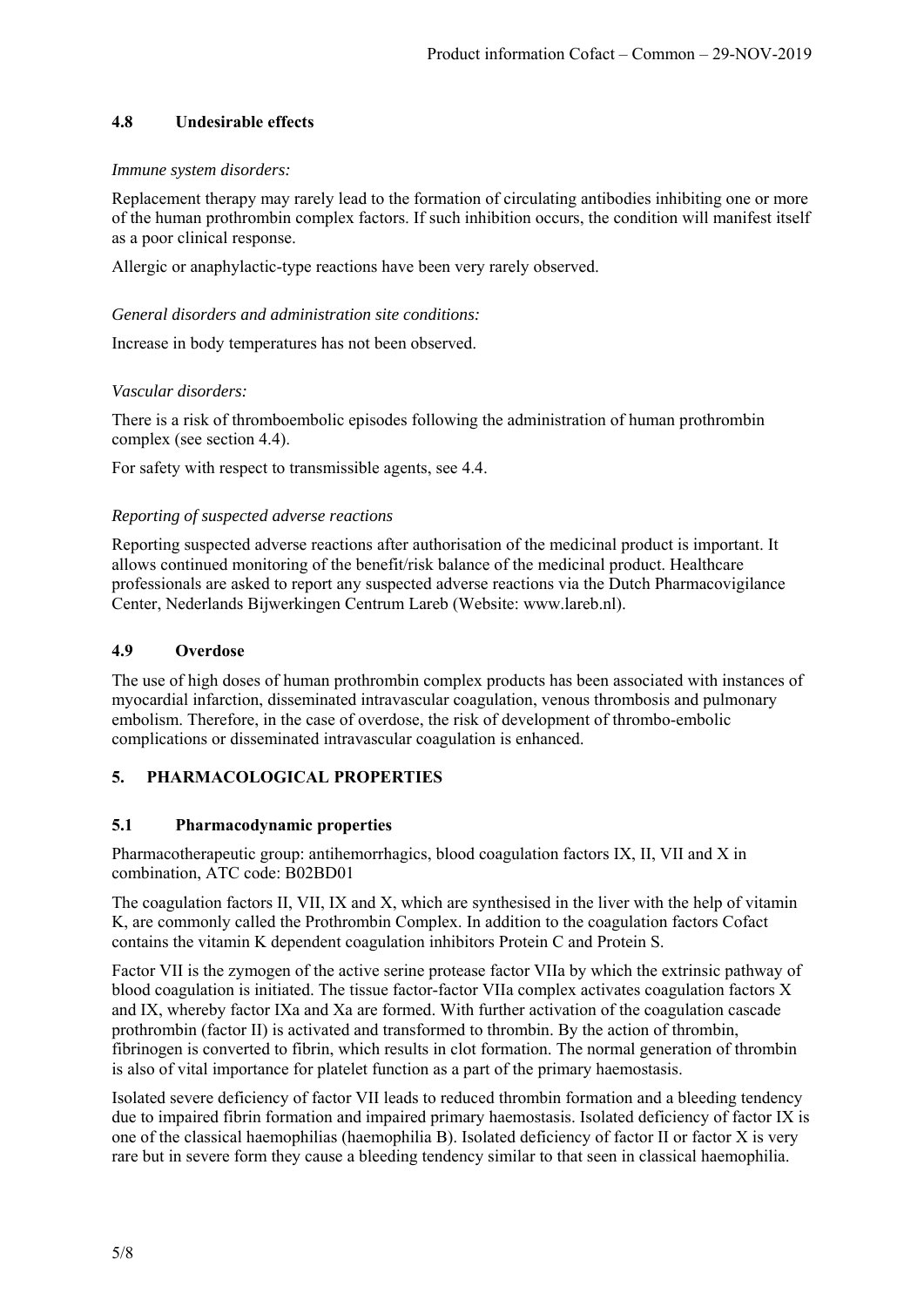The further ingredients, the coagulation inhibitors Protein C and Protein S, are also synthesized in the liver. The biological activity of Protein C is enforced by the cofactor Protein S.

Activated Protein C inhibits the coagulation by inactivating the coagulation factors Va and VIIIa. Protein S as cofactor of Protein C supports the inactivation of the coagulation. Protein C deficiency is associated with an increased risk of thrombosis.

Acquired deficiency of the vitamin K dependent coagulation factors occurs during treatment with vitamin K antagonists. If the deficiency becomes severe, a severe bleeding tendency results, characterised by retroperitoneal or cerebral bleeds rather than muscle and joint haemorrhage. Severe hepatic insufficiency also results in markedly reduced levels of the vitamin K dependent coagulation factors and a clinical bleeding tendency which, however, is often complex due to a simultaneous ongoing low-grade intravascular coagulation, low platelet levels, deficiency of coagulation inhibitors and disturbed fibrinolysis.

The administration of human prothrombin complex provides an increase in plasma levels of the vitamin K dependent coagulation factors, and can temporarily correct the coagulation defect of patients with deficiency of one or several of these factors.

## **5.2 Pharmacokinetic properties**

Cofact is intended for intravenous administration.

The following half-life information on the four coagulation factors that are present in Cofact is described in the literature:

| Coagulation factor | Half-life       |
|--------------------|-----------------|
| Factor II          | $40 - 60$ hours |
| <b>Factor VII</b>  | $4 - 6$ hours   |
| <b>Factor IX</b>   | $18 - 25$ hours |
| Factor X           | $30 - 60$ hours |

## **5.3 Preclinical safety data**

No experimental animal studies have been carried out with Cofact apart from one study on rats into a possible hypotensive effect (which proved not to be present).

Toxicology studies have been carried out on experimental animals with TNBP and Tween 80. Cofact contains not more than 0.4 µg TNBP per IU of factor IX and not more than 4 µg Tween 80 per IU of factor IX. When Cofact is used at the recommended dose the amounts of TNBP and Tween 80 which a patient receives, remain well below the levels which proved harmful in animal experiments.

## **6. PHARMACEUTICAL PARTICULARS**

## **6.1 List of excipients**

Powder: trisodiumcitrate-dihydrate, sodium cloride, antithrombin ≤0.6 IU/ml.

Solvent: water for injections.

## **6.2 Incompatibilities**

This medicinal product must not be mixed with other medicinal products.

Cofact is compatible with polypropylene material. Treatment failure can occur as a consequence of coagulation factor adsorption to the internal surface of other injection/infusion equipment.

## **6.3 Shelf life**

3 years.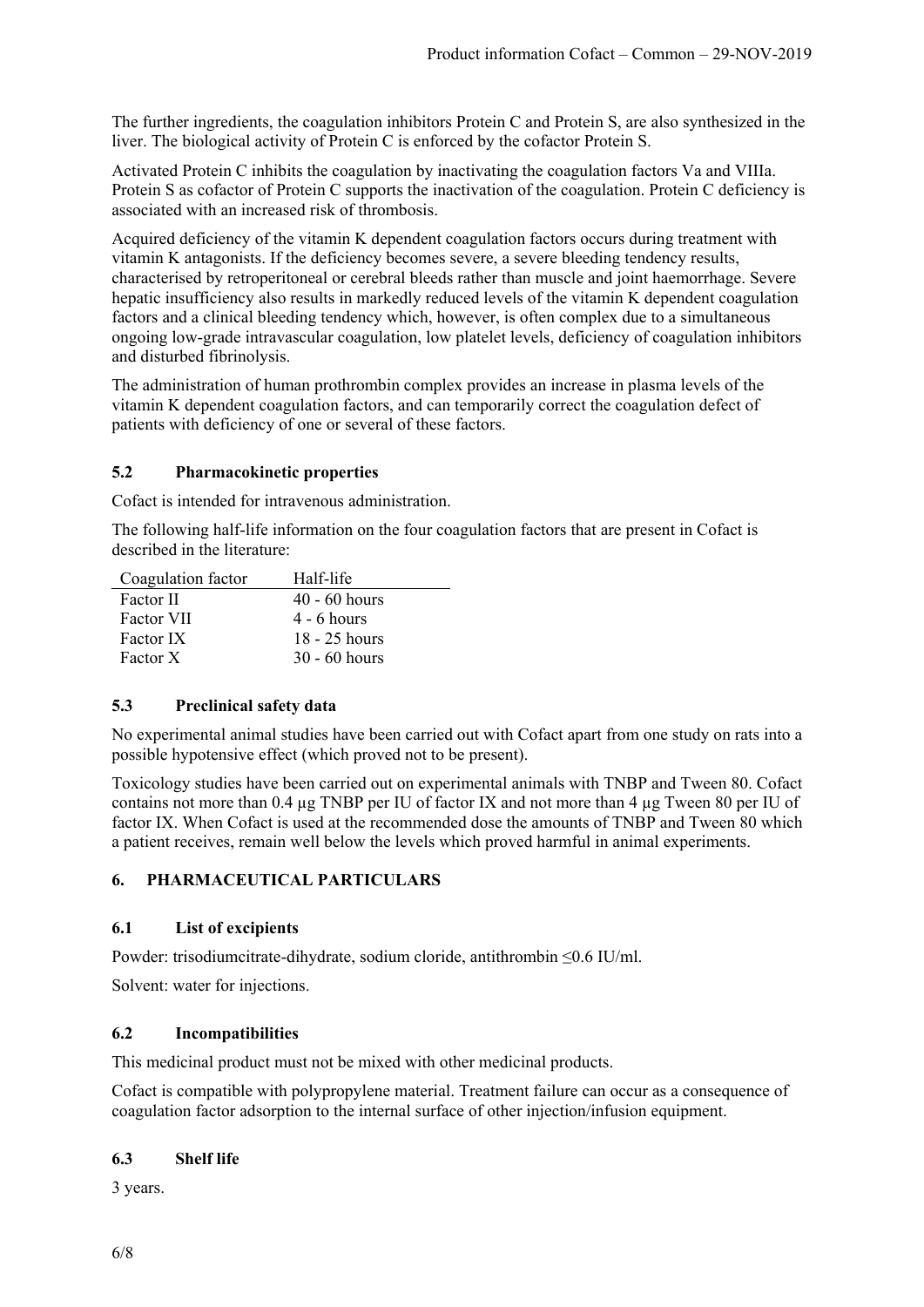After reconstitution, chemical and physical in-use stability has been demonstrated for 3 hours at 15- 25°C. From a microbiological point of view, the product should be used immediately after reconstitution. If not used immediately, in-use storage times and conditions prior to use are the responsibility of the user.

# **6.4 Special precautions for storage**

Store in a refrigerator ( $2^{\circ}C - 8^{\circ}C$ ). Do not freeze. Keep the vial in the outer carton in order to protect from light.

Within its shelf life, the product may be stored at or below 25<sup>o</sup>C for up to 6 months prior to use. If not used during this period it must be discarded. Once the product has been taken out of the refrigerator the product must not be returned to the refrigerator. The date when taken to room temperature should be marked on the package.

For storage conditions after reconstitution of the medicinal product, see section 6.3.

## **6.5 Nature and contents of container**

250 IU of powder in a vial (type I glass) with a stopper (bromobutyl) + 10 ml of solvent in a vial (type I glass) with a stopper (bromobutyl) + a transfer needle – pack size of 1.

500 IU of powder in a vial (type II glass) with a stopper (bromobutyl) + 20 ml of solvent in a vial (type I glass) with a stopper (chlorobutyl with Fluro Tec coating) + a transfer needle – pack size of one.

# **6.6 Special precautions for disposal and other handling**

# *Dissolving*

The dried protein fraction should be dissolved in the prescribed volume of water for injections. If stored at 2-8  $\degree$ C it is necessary to bring the vials of Cofact and the water for injections to room temperature (15-25 °C) before dissolving the preparation.

## *Procedure using a transfer needle*

1. Remove the plastic protective cap of both the vial containing the water for injections and the vial containing the product.

2. Disinfect the rubber stoppers of both vials with a piece of gauze soaked in alcohol (70%).

3. Remove the protective cover from one end of the transfer needle and insert the needle into the vial containing the water for injections. Then remove the protective cover from the other end of the transfer needle, turn the vial containing the transfer needle upside down and immediately insert the needle that is still free into the vial containing product.

4. The underpressure in the vial containing product will cause the water for injections to be sucked into the vial. Recommendation: while the water for injections is flowing across, the vial containing product should be kept tilted and the water allowed to flow along the wall of the vial. This helps to dissolve the product more quickly. As soon as all the water has flowed across, the emptied vial and the transfer needle should be removed in a single action.

In order to accelerate the dissolution process the vial may be gently swirled and, if necessary, heated to 30 °C. The vial should never be shaken nor should the temperature be allowed to exceed 37 °C. If the vial is heated in a water bath, care should be taken to ensure that the water does not come into contact with the protective cap and/or the rubber stopper.

As a rule, the dried substance should be fully dissolved within 10 minutes to form a blue-coloured solution; the blue colour is caused by the presence of the plasma protein ceruloplasmin.